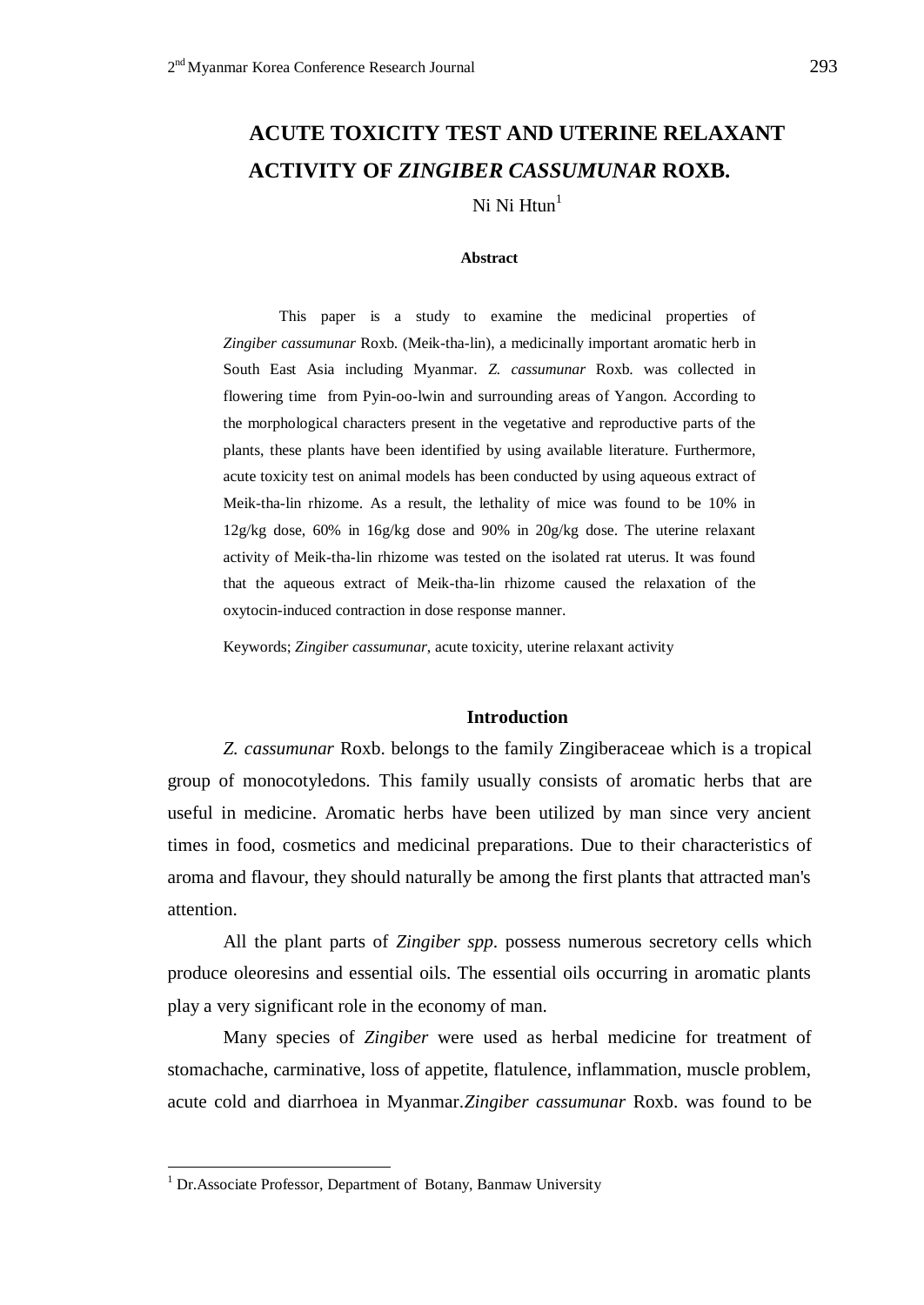used in most of the Myanmar traditional medicines. Also according to the literature, it was frequently mentioned that it is very useful as the traditional folk medicine.

In most of rural area, the rhizomes of this plant is widely used during puerperium in order to promote uterine involution. So, it was chosen to investigate the medicinal value and effect on the uterus of rhizome of *Z. cassumunar* Roxb. (Meiktha-lin) in this research.

#### **Materials and Methods**

## **Collection, Identification and Preparation**

In this investigation, *Z. cassumunar* Roxb. was collected during flowering period (July to November) from different locations. After the collection, all vegetative and reproductive parts of the fresh specimens were studied, measured in detail and recorded. The relevant data for taxonomic description of the species were also recorded. Based on the resulting data, the plants were identified with the help of literature (Backer; 1963, Burkill; 1966, Hooker; 1875, Kirtikar&Basu; 1935).

#### **Acute Toxicity Test**

#### **Materials**

Animals used - 50 albino mice of both sexes, weighing between 24-36 g, Drugs used - different concentrations of aqueous extracts of *Z. cassumunar* Roxb. Dose schedule - 10 g/, 12 g/kg, 16 g/kg, 20g/kg in mice (on body weight basis) Apparatus used - aluminium mouse cages, animal balance, intragastric dosing cannula, disposable syringes

Period of observation - two weeks

# **Method**

The acute toxicity test on mice was carried out according to the method described by Litchfield and Wilcoxon (1949). 50 albino mice of both sexes, weighing 24 – 36 g, were used in this study. Mice were separated into 5 groups and each group comprises of 10 mice. Each group was placed separately in the 5 mouse cages. Food was withheld for 12 hours before administration of drug. At first, the mice were individually marked with picrick acid staining on the parts of body and weighed and the required dose were calculated. Group I was served as control group and administered 0.1 ml/ 10 g distilled water. Group II –V were administered orally with different concentrations of aqueous extract. The given dose of aqueous extract was 10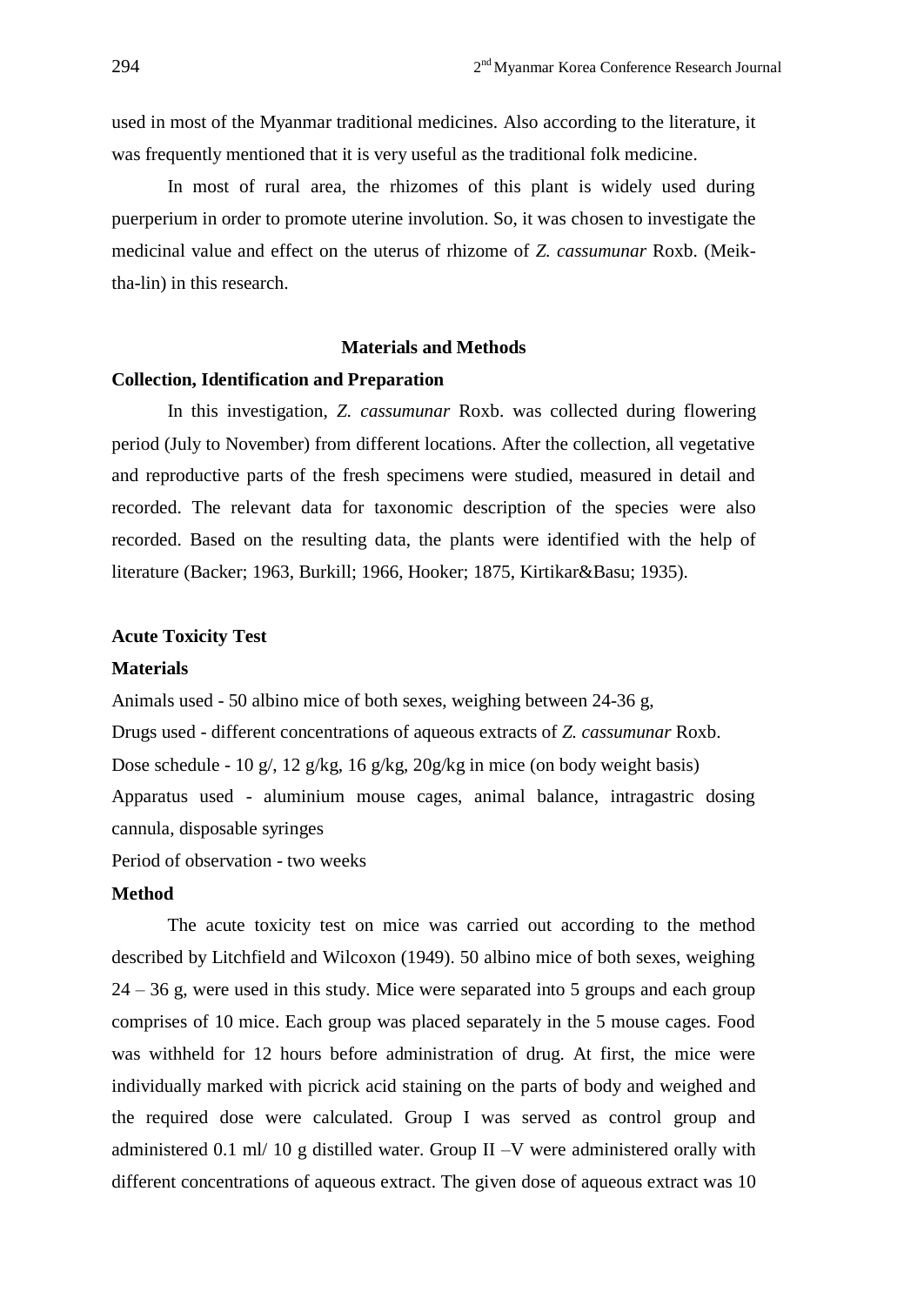g/kg, 12 g/kg, 16 g/kg and 20 g/kg body weight receptively. After giving the various concentration of extract orally, each group of mice was allowed access to food and water. Then, they were carefully observed for 24 hours. Any mortality of mice within 24 hours was recorded and the survivors were subsequently observed up to 14 days.





Administration of extracts on albino miceAluminium mouse cages

# **Uterine Relaxant Activity**

## **Materials**

Uterus of a freshly killed female rat which has been primed by estrogen for 1 day Isolated organ bath with water jacket, Physiograph (two channel recorder), Thermometer for controlling temperature, The aqueous extract of Meik-tha-lin rhizome, Drugs (Oxytocin, Salbutamol, Aminophylline, Propranolol), De Jalon's solution (Sodium chloride 9.0 g, Potassium chloride 0.42 g, Calcium chloride 0.06 g, Sodium bicarbonate 0.5 g, Glucose 0.5 g), Distilled water 1 liter, Oxygen cylinder with gas pipe.

# **Method**

To study the effects of aqueous extract of Meik-tha-lin rhizome on smooth muscle, isolated rat uterus was used. The set-up was performed according to the method described by Perry, 1970.Female rats weighing between 250 – 300 g, treated with stibesterol(2 mg/ml) subcutaneously 24 hrs prior to the experiment, were used. Animals were anaesthetized with chloroform and the abdomen was opened. The two horns of the uterus are dissected out and transferred to a petridish containing De Jalon's solution.

The two horns were cut into longitudinal strips approximately 1 cm long and 1 mm wide. Then, a thread was tied at antimesentric border of each end, making sure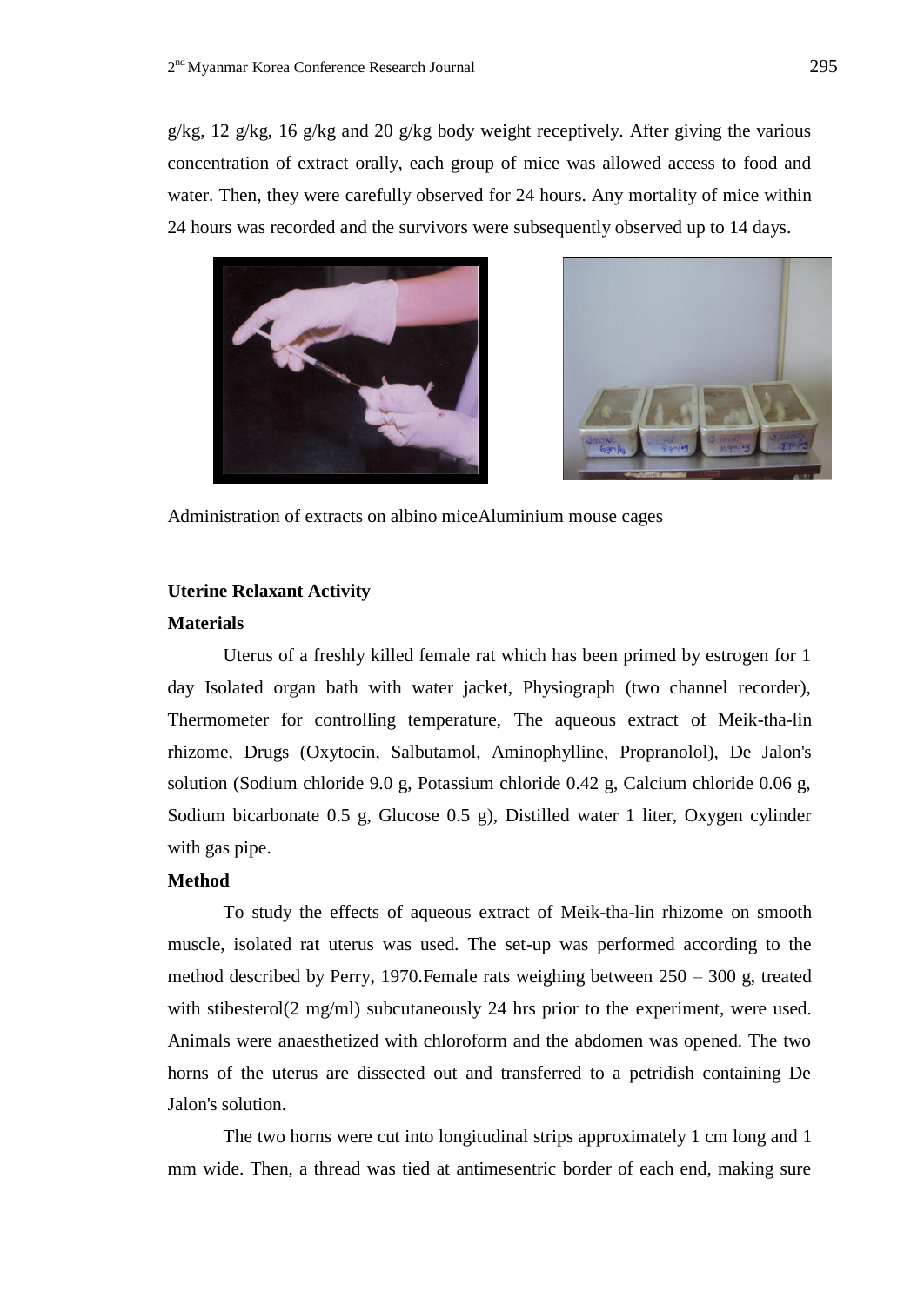that the threads did not close the lumen.The preparation was mounted in a 50ml isolated organ bath containing De Jalon's solution which was aerated with oxygen and maintained at 32°C. One thread is attached to a fixed pin and the other to a tranducer which recorded on the paper of two channel recorder.The prepration usually takes 1 (or) 1 hrs to settle down before regular responses are obtained.The contraction and relaxation of uterine muscle after drug administration was recorded isometrically using force displacement tranducer (UGO BASILE) connected to a physiograph (two channel recorder "GEMINI" 7070).

After tissue stabilization, firstly, the effect of oxytocin (0.002 IU/ml b.c) on the isolated rat uterus was examined. When an adequate response had been obtained, the bath was rinsed three times with De Jalon's solution.Then the aqueous extract of Meik-tha-lin rhizome (0.5 mg/ml b.c) was introduced into organ bath, left for 1 min and followed by the same amount of oxytocin (0.002 IU/ml b.c) without washing. The inhibition of the extract on the effect of oxytocin was recorded and the bath was rinsed three times.As the same manner, the experiment was carried on with the different doses of aqueous extract (1.0 mg/ml, 1.5 mg/ml, 2.0 mg/ml, 2.5 mg/ml and 3.0 mg/ml b.c) on the contraction induced by oxytocin (0.002 Iu/ml b.c) was studied.The height and width of contraction were measured and compiled and analysed statistically.



**2 – horns of uterus in female ratIsolated rat uterus**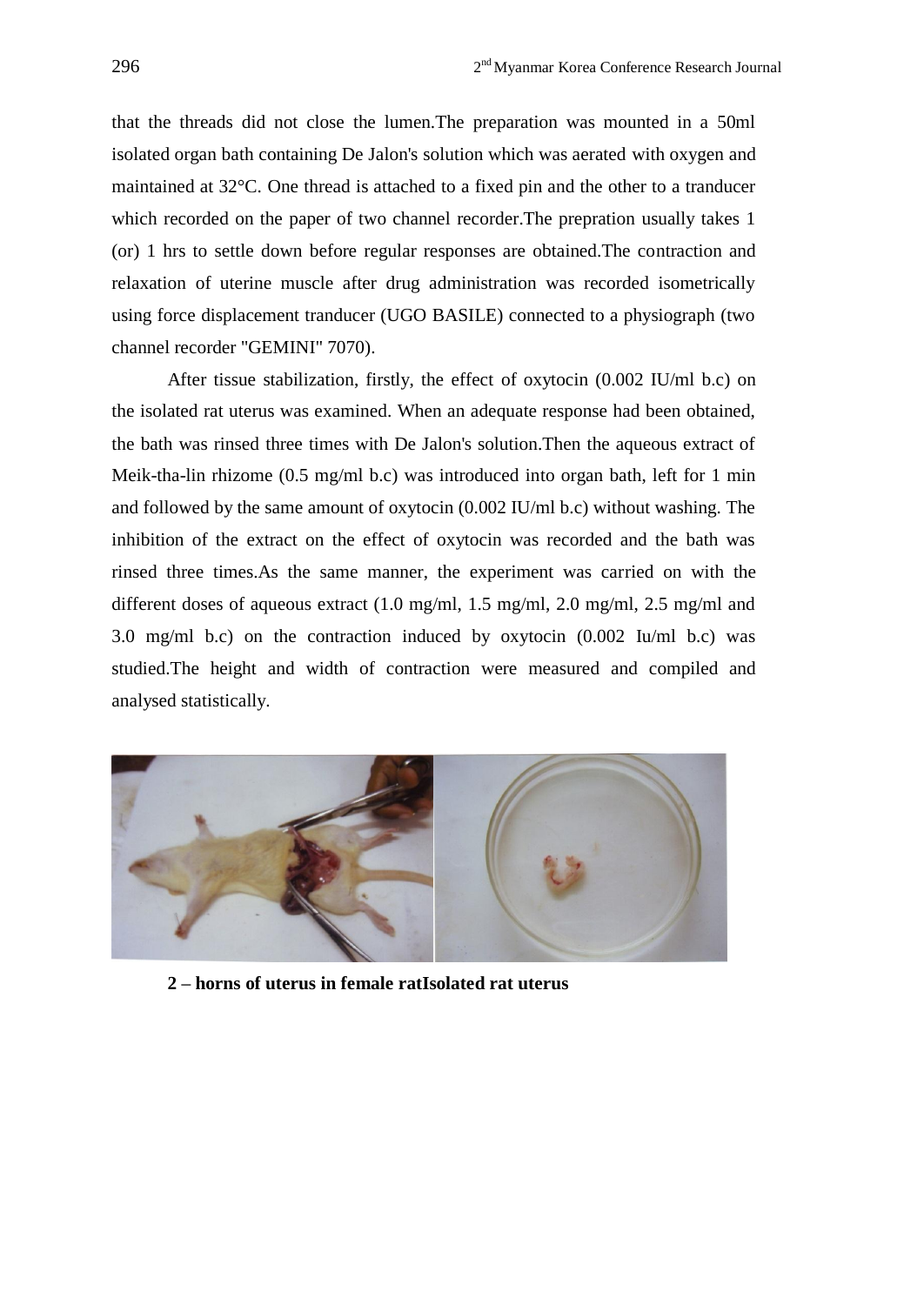

**Set up of apparatus for isolated rat uterus preparing Results and Discussion Morphological characters of** *Zingibercassumunar***Roxb.**

# Perennial rhizomatous herbs; the rhizomes thick, ovoid with fleshy roots,

bright yellow inside, with pale brown scale leaves at each node and a strong camphoraceousodour. Aerial stems herbaceous, 4 – 6 ft high. Leaves alternate, simple; the leaf-blades oblong-lanceolate, the margins entire; the petioles subsessile; the leaf sheaths oblong, reddish green, the margins pubescent; the ligules small, triangular, 2-clefted, membranous, glabrous. Inflorescences terminal cone-like spike, the spikes oblong-ellipsoid, red, the peduncles terete, enveloped by bladeless leafsheaths, pinkish, glabrous; bracts broadly ovate, the tips subacute, brightly red, pubescent, persistent; bracteoles lanceolate, whitish, glabrous, persistent. Flowers infundibuliform, creamy color, complete, bisexual, zygomorphic, 3-merous, sessile, epigynous; calyx 3-dentate, fused, tubular, valvate, white, glabrous, deciduous; corolla 3-lobed, fused, corolla tubes cylindrical, glabrous, deciduous, the lobes lanceolate, posterior lobes concave, lateral lobes deflexed, yellowish white, glabrous; fertile stamens inserted, epipetalous, the filaments very short, the anthers oblongoid, dithecous, basifixed, introrse, longitudinal dehiscence, yellowish white, the connective appendix or beaks or crests curved, yellowish white; lips or labellum shorter than the corolla segments, 3-lobed, the middle lobes orbicular, yellowish white, unspotted, the tips obtuse, the margins wavy, the two lateral lobes or basal auricles obovate, yellowish white with red streak below, the tips obtuse, the margins entire; ovaries inferior, oblongoid, 3-carpelled, syncarpous, 3-loculed, the placentation axile, the styles simple, white, the stigmas infundibuliform, white, with a whorl of cilia on mouth.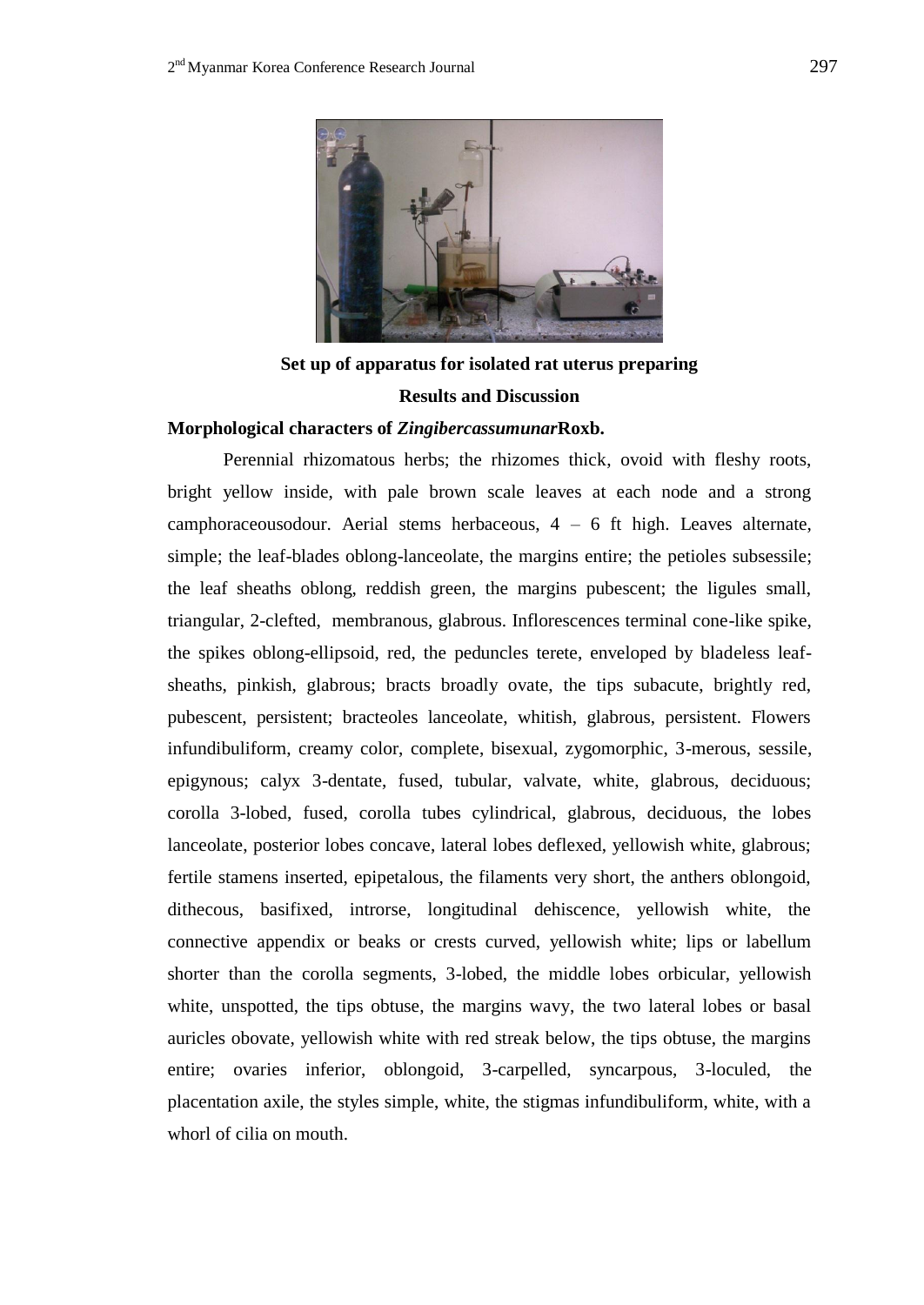

# **Habit Rhizome Inflorescence Acute Toxicity Test**

The lethality of the mice was observed up to 14 days with the maximum dose 20g/kg of aqueous extract of Meik-tha-lin rhizome. The results of acute toxicity test were shown in Table 1.According to the results, it was observed that the aqueous extract of rhizome of *Z. cassumunar*Roxb. was free from acute toxic or harmful effects up to 10g/kg dose.

|  |                                |  |  | Table 1. Results of Acute Toxicity Tests of Aqueous Extract of Meik- tha-lin |  |  |
|--|--------------------------------|--|--|------------------------------------------------------------------------------|--|--|
|  | <b>Rhizome on Albino Mice.</b> |  |  |                                                                              |  |  |

| Group<br>No.            | Group                                  | <b>Mice</b><br>number | <b>Dosage</b> | <b>Ratio of</b><br>dead &<br>tested | Percentage of<br>death |
|-------------------------|----------------------------------------|-----------------------|---------------|-------------------------------------|------------------------|
| $\mathbf I$             | <b>Control</b><br>(distilled<br>water) | 10                    | $0.1$ ml/10 g | 0/10                                | $0\%$                  |
| $\mathbf{I}$            | <b>Aqueous</b><br>extract              | 10                    | $10$ g/kg     | 0/10                                | 0%                     |
| III                     | <b>Aqueous</b><br>extract              | 10                    | $12$ g/kg     | 1/10                                | 10%                    |
| IV                      | <b>Aqueous</b><br>extract              | 10                    | $16$ g/kg     | 6/10                                | 60%                    |
| $\overline{\mathbf{V}}$ | <b>Aqueous</b><br>extract              | 10                    | $20$ g/kg     | 9/10                                | 90%                    |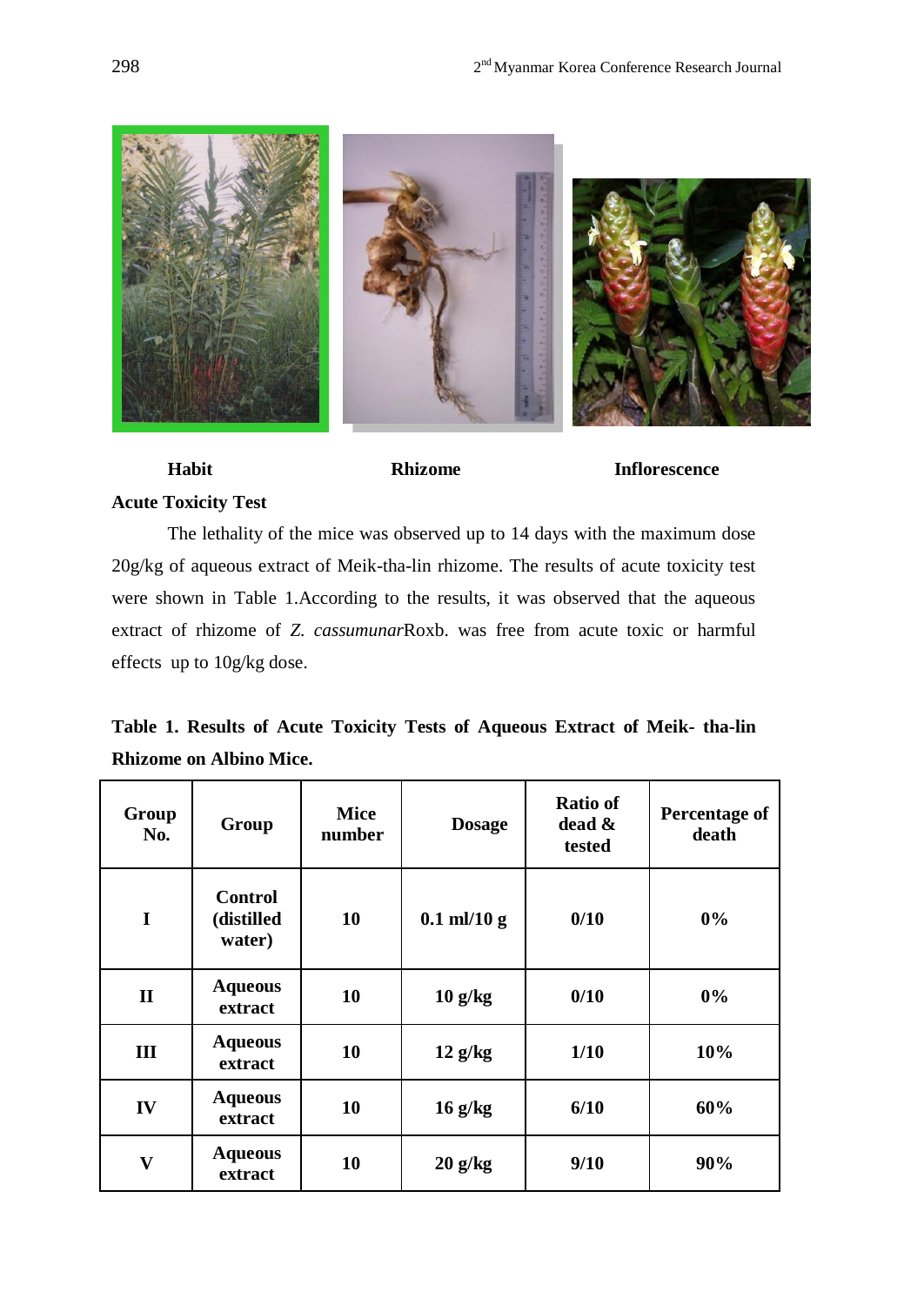# **Uterine Relaxant Activity**

The aqueous extract of *Zingibercassumunar*Roxb. caused the relaxation of uterus as seen by decrease in resting tone in tracing recorded by 2–channelrecorder.



The standard drug oxytocin 0.002 iu/ml b.c induced significant contraction on the isolated rat uterus. Preadministration of aqueous extract (0.5, 1.0, 1.5, 2.0, 2.5 and 3.0 mg/ ml b.c) was found to cause a decrease in uterine contraction induced by oxytocin.

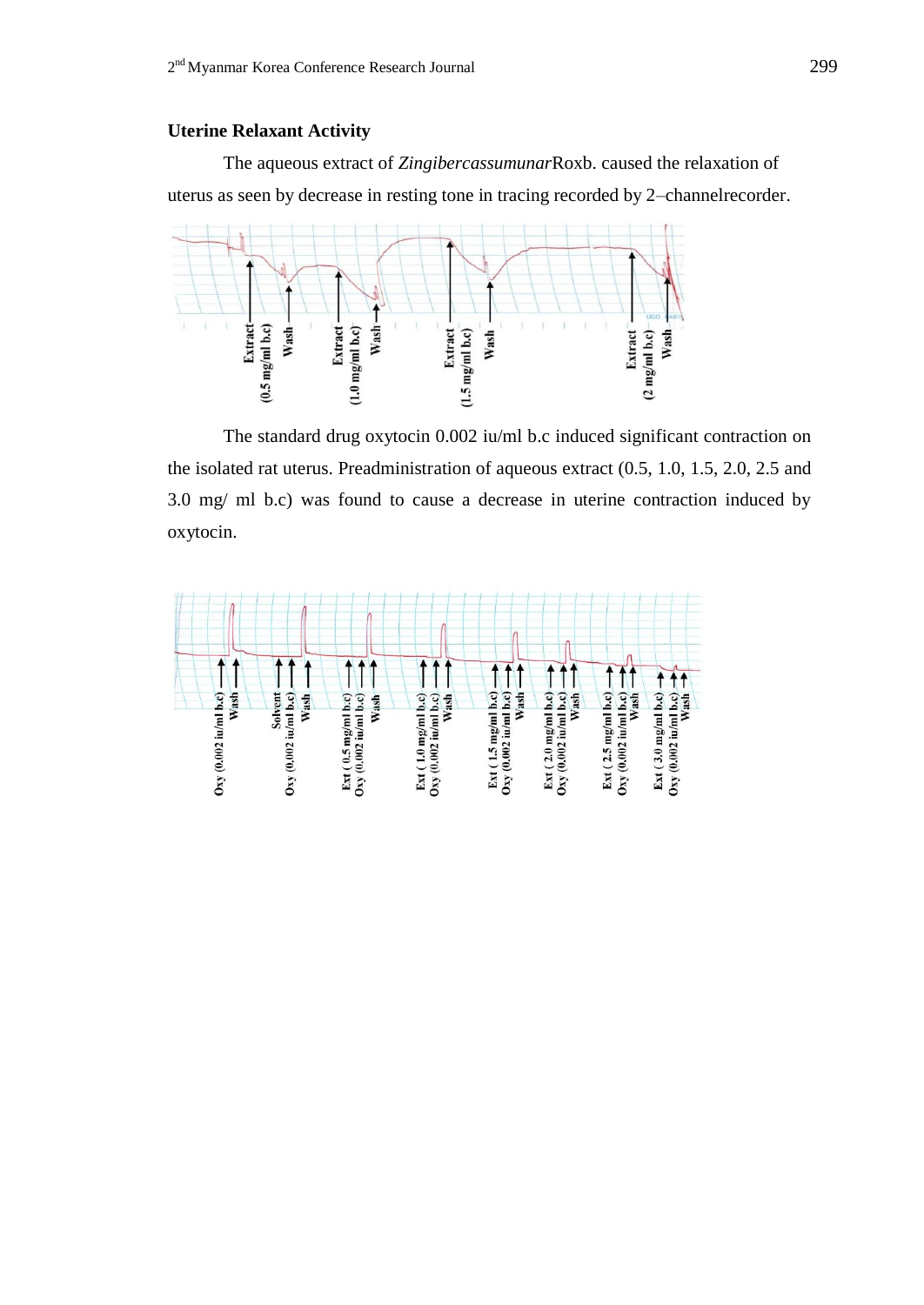**Table 2. Effect of Aqueous Extract of** *Zingibercassumunar***Roxb. on Uterine Contraction (height) Induced by Oxytocin Tested with Individual Isolated Rat Uterus** 

|                               | Height of contraction (in mm) |                          |                                       |                          |                           |                          |                                       |  |  |  |
|-------------------------------|-------------------------------|--------------------------|---------------------------------------|--------------------------|---------------------------|--------------------------|---------------------------------------|--|--|--|
| <b>Experim</b><br>-ent<br>No. | (Oxy)<br>only                 | $Oxy +$<br>Ext.<br>0.5mg | Oxy<br>$+$<br>Ext.<br>1 <sub>mg</sub> | $Oxy +$<br>Ext.<br>1.5mg | Oxy<br>$+$<br>Ext.<br>2mg | $Oxy +$<br>Ext.<br>2.5mg | Oxy<br>$+$<br>Ext.<br>3 <sub>mg</sub> |  |  |  |
| $\mathbf{1}$                  | 19                            | 17                       | 14                                    | 12                       | 8<br>6                    |                          | $\overline{\mathbf{4}}$               |  |  |  |
| $\overline{2}$                | 42                            | 40                       | 35                                    | 29                       | 23                        | 20                       | 9                                     |  |  |  |
| $\overline{\mathbf{3}}$       | 33                            | 23                       | 19                                    | 15                       | 10                        | 6                        | $\overline{\mathbf{4}}$               |  |  |  |
| $\overline{\mathbf{4}}$       | 30                            | 26                       | 22                                    | 18                       | 15                        | 12                       | 7                                     |  |  |  |
| 5                             | 31                            | 29                       | 27                                    | 24                       | 20                        | 15                       | 3                                     |  |  |  |
| 6                             | 32                            | 27                       | 21                                    | 19                       | 14                        | $\overline{7}$           | $\overline{\mathbf{3}}$               |  |  |  |
| <b>SUM</b>                    | 187                           | 162                      | 138                                   | 117                      | 90                        | 66                       | 30                                    |  |  |  |
| <b>MEAN</b>                   | 31.17                         | 27                       | 23                                    | 19.5                     | 15                        | 11                       | 5                                     |  |  |  |
| <b>SE</b>                     | 3.00                          | 3.11                     | 2.96                                  | 2.52                     | 2.34                      | 2.34                     | $\mathbf{1}$                          |  |  |  |

The effect of aqueous extract of *Z. cassumunar*Roxb. on isolated rat uterus showed the uterine relaxant activity.Addition of extract and oxytocin produced decrease in uterine contraction in a dose related manner.The contraction effect of oxytocin decreases with the increase of different dose of extract.Finally, aqueous extract of 3 mg/ml b.c completely inhibits the uterine contraction induced by oxytocin.Considering it, we can know that the aqueous extract of *Z. cassumunar*Roxb. have uterine relaxant activity and antioxytocic activity. It was also reported that the plant produced relaxation of the uterine muscle during the premature labour or abortion.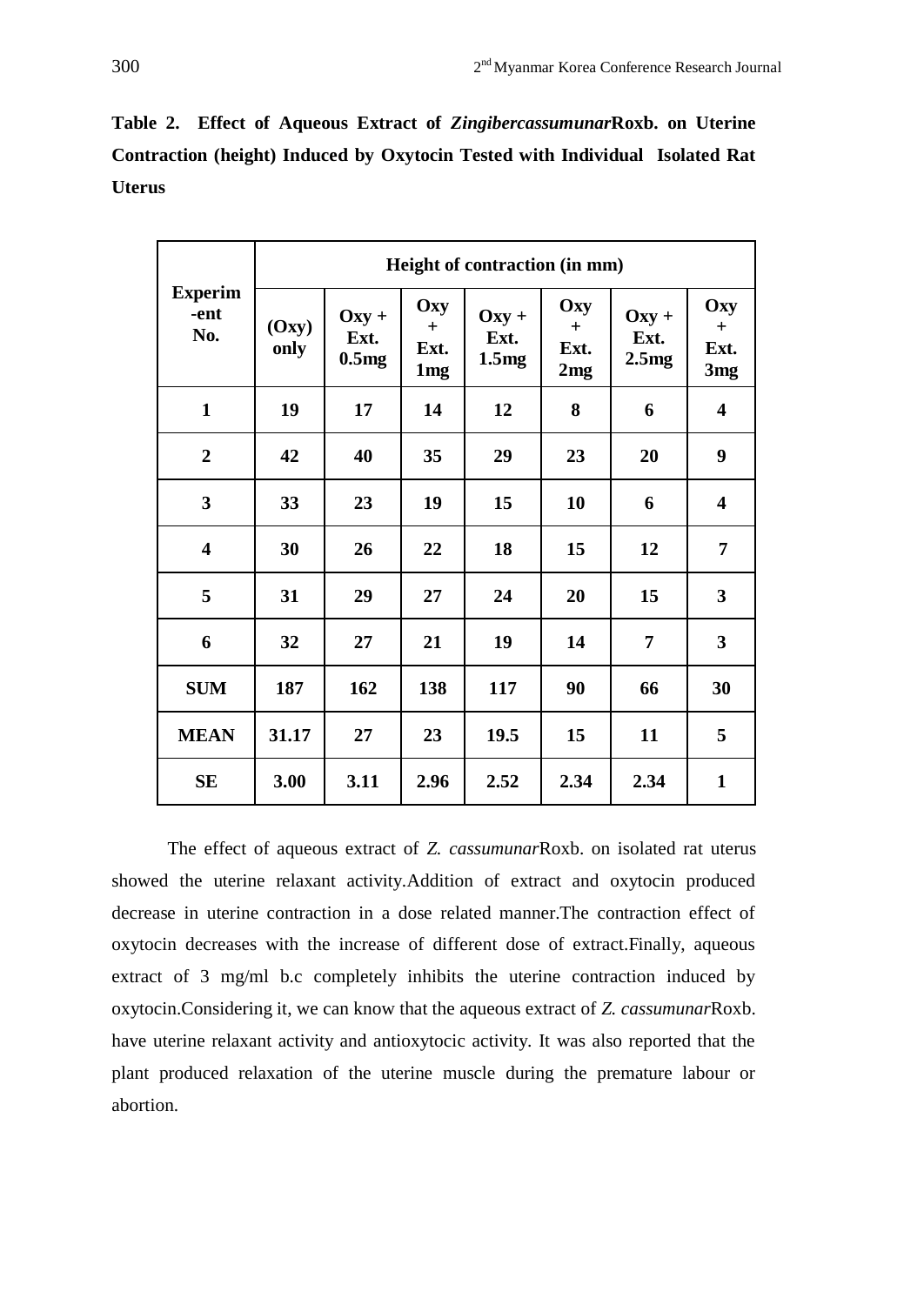#### **Conclusion**

*Zingiber cassumunas* Roxb. (Meik-tha-lin) was chosen to pin-point this research on as it is known to be widely used in Myanmar folklore medicines.Acute toxicity test was made on albino mice by using aqueous extract of rhizome to know the lethal dose of the drug.This test revealed no evidence of toxicity in mice when given 10g/kg body weight. But when the dose was increased above 10g/kg, it was found to have lethal effect on mice.

To ascertain its uterine muscle relaxation activity, the aqueous extract of rhizome was tested on isolated rat uterus. It was found that this aqueous extract was effective in relaxing the uterus with dose response manner.

This uterus relaxation properties can be clinically used in two ways, that is (1) to delay or prevent premature parturition in selected individuals and (2) to slow or arrest delivery for brief periods in order to undertake other therapeutic measure.

It is hope that further and more detailed study of these aspects will make a great contribution to the improvement in Myanmar indigenous medicines.Thus, it is believed that all the new findings containing in this research will make a considerable contribution to the improvement of Myanmar traditional medicine.

### **References**

- Andrew Wilson & Schild, H.O (1968) Applied pharamacology. J. & A. Churchill ltd., London.
- Backer, C.A. (1968) Flora of Java. Vol. III, Noordhoof-Groninen Co., Netherland.
- Bhattacharyya, B. & B.M. Johri (1998) Flowering plants (Taxonomy and Phylogeny). Narosa Publishing House, New Delhi, Madras, Bombay, Calcutta, Londan.
- British Pharmacopoeia (1973) Published on the recommendation of the Medicines Commission, London.
- Burkill, I.H. (1935) A Dictionary of the Economic Products of the Malay Peninsular. Vol. II, Crown Agents for the Colonies, London.
- Datta, S.C. (1931) A Hand Book of Systematic Botany. Asia publishing house, Bombay.
- Henderson, M.R. (1954) Malayan Wild Flowers, Monocotyledons. The Malayan Nature Society, Kuala Lumpur.
- Hooker, J.D. (1881) Flora of British India. Vol. VI, Reeve & Co., Ltd., London.
- Hundley, H.G & Chit KoKo (1987) Trees, Shrubs, Herbs and Principal Climbers, etc. Government Printing Press, Yangon, Myanmar.
- John Kress, W., Robert A. Defilipps, Ellen Farr and Daw Yin YinKyi (2003) A Checklist of the Trees, Shrubs, Herbs and Climbers of Myanmar.